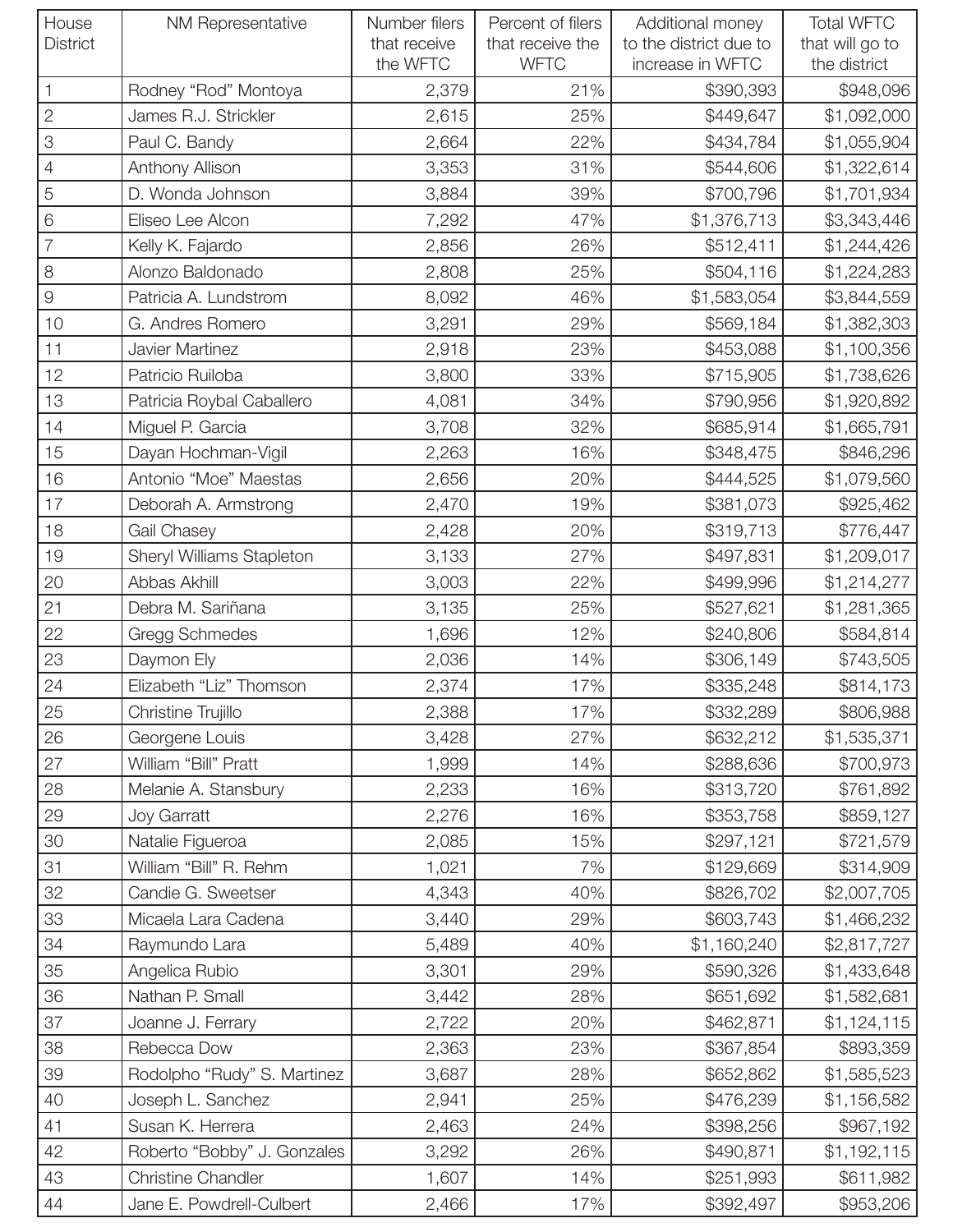| 70 | Tomás E. Salazar      | 3,297 | 30% | \$553,648 | \$1,344,574 |
|----|-----------------------|-------|-----|-----------|-------------|
| 69 | Harry Garcia          | 3,911 | 37% | \$707,863 | \$1,719,096 |
| 68 | Karen C. Bash         | 2,249 | 16% | \$347,792 | \$844,637   |
| 67 | <b>Jack Chatfield</b> | 2,739 | 27% | \$479,047 | \$1,163,400 |
| 66 | Phelps Anderson       | 2,591 | 24% | \$461,342 | \$1,120,402 |
| 65 | Derrick J. Lente      | 4,622 | 35% | \$833,583 | \$2,024,415 |
| 64 | Randal S. Crowder     | 3,154 | 26% | \$583,551 | \$1,417,195 |
| 63 | Martin R. Zamora      | 2,989 | 27% | \$547,517 | \$1,329,685 |
| 62 | Larry R. Scott        | 3,001 | 26% | \$558,091 | \$1,355,365 |
| 61 | David M. Gallegos     | 2,950 | 26% | \$543,173 | \$1,319,135 |
| 60 | Tim D. Lewis          | 2,522 | 18% | \$400,542 | \$972,745   |
| 59 | <b>Greg Nibert</b>    | 2,930 | 27% | \$511,168 | \$1,241,408 |
| 58 | Candy Spence Ezzell   | 3,436 | 34% | \$637,075 | \$1,547,182 |
| 57 | Jason C. Harper       | 2,482 | 17% | \$397,251 | \$964,752   |
| 56 | Zachary J. Cook       | 3,515 | 29% | \$591,158 | \$1,435,669 |
| 55 | Cathrynn N. Brown     | 2,648 | 22% | \$461,182 | \$1,120,013 |
| 54 | James G. Townsend     | 2,446 | 21% | \$417,647 | \$1,014,285 |
| 53 | Willie D. Madrid      | 4,114 | 34% | \$859,882 | \$2,088,286 |
| 52 | Doreen Y. Gallegos    | 4,159 | 37% | \$840,969 | \$2,042,353 |
| 51 | Rachel A. Black       | 2,846 | 24% | \$473,583 | \$1,150,129 |
| 50 | Matthew McQueen       | 2,414 | 20% | \$391,634 | \$951,112   |
| 49 | Gail Armstrong        | 2,947 | 27% | \$517,941 | \$1,257,856 |
| 48 | Linda M. Trujillo     | 2,341 | 16% | \$355,583 | \$863,560   |
| 47 | Brian F. Egolf Jr.    | 1,811 | 12% | \$226,980 | \$551,237   |
| 46 | Andrea Romero         | 2,577 | 17% | \$400,139 | \$971,765   |
| 45 | Jim R. Trujillo       | 2,675 | 19% | \$441,511 | \$1,072,240 |

Source: NM Voices for Children and Center on Budget and Policy Priorities analysis of IRS 2016 tax year data.